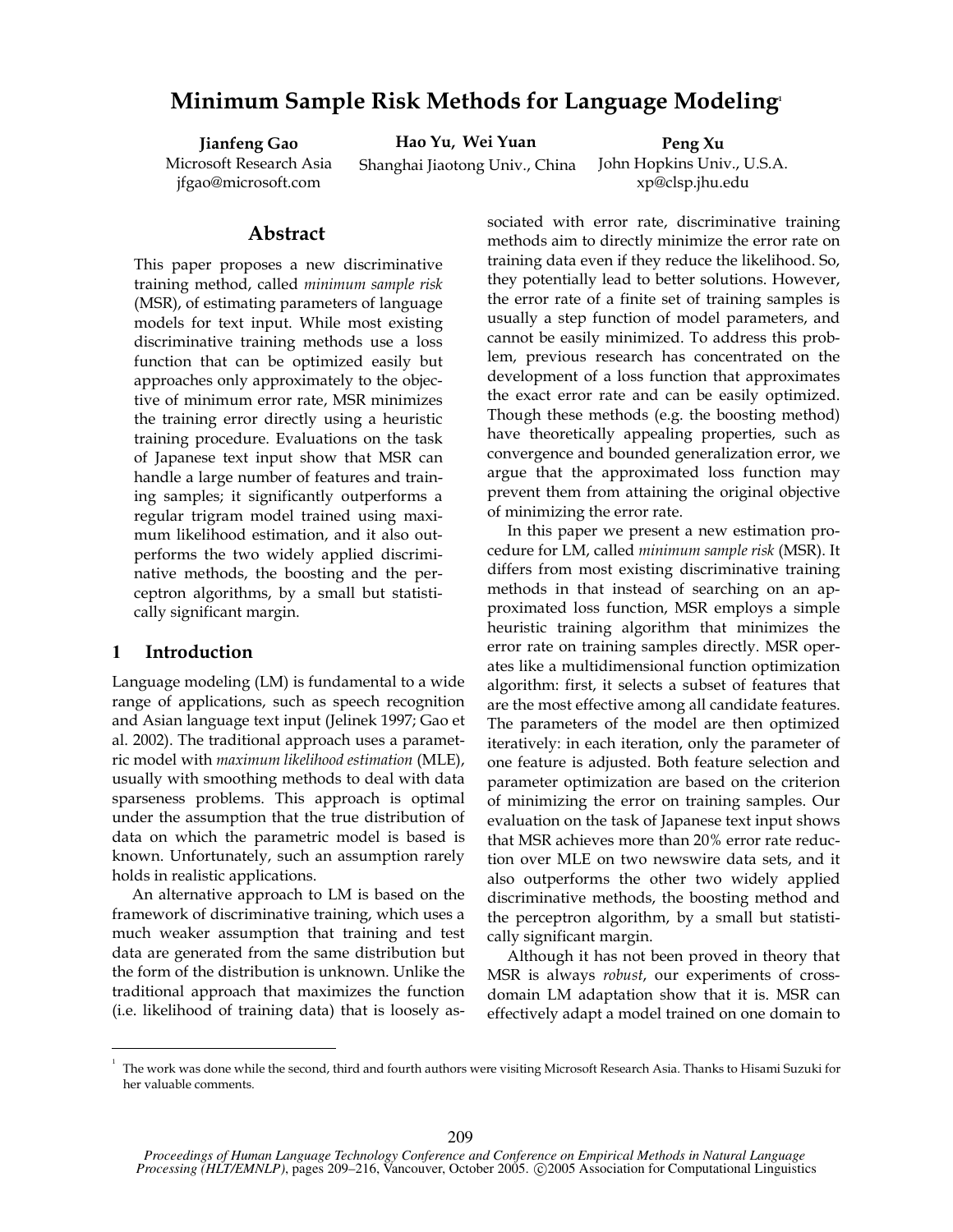different domains. It outperforms the traditional LM adaptation method significantly, and achieves at least comparable or slightly better results to the boosting method and the perceptron algorithm.

# **2 IME Task and LM**

This paper studies LM on the task of Asian language (e.g. Chinese or Japanese) text input. This is the standard method of inputting Chinese or Japanese text by converting the input phonetic symbols into the appropriate word string. In this paper we call the task IME, which stands for *input method editor*, based on the name of the commonly used Windows-based application.

Performance on IME is measured in terms of the character error rate (CER), which is the number of characters wrongly converted from the phonetic string divided by the number of characters in the correct transcript. Current IME systems make about 5-15% CER in conversion of real data in a wide variety of domains (e.g. Gao et al. 2002).

Similar to speech recognition, IME is viewed as a Bayes decision problem. Let *A* be the input phonetic string. An IME system's task is to choose the most likely word string *W\** among those candidates that could be converted from *A*:

$$
W^* = \underset{W \in \text{GEN}(A)}{\arg \max} P(W \mid A) = \underset{W \in \text{GEN}(A)}{\arg \max} P(W) P(A \mid W) \quad (1)
$$

where **GEN**(*A*) denotes the candidate set given *A*.

Unlike speech recognition, however, there is no acoustic ambiguity since the phonetic string is inputted by users. Moreover, if we do not take into account typing errors, it is reasonable to assume a unique mapping from *W* and *A* in IME, i.e. *P*(*A*|*W*) = 1. So the decision of Equation (1) depends solely upon *P*(*W*), making IME a more *direct* evaluation test bed for LM than speech recognition. Another advantage is that it is easy to convert *W* to *A* (for Chinese and Japanese), which enables us to obtain a large number of training data for discriminative learning, as described later.

The values of *P*(*W*) in Equation (1) are traditionally calculated by MLE: the optimal model parameters **λ***\** are chosen in such a way that *P*(*W*|**λ***\**) is maximized on training data. The arguments in favor of MLE are based on the assumption that the form of the underlying distributions is known, and that only the values of the parameters characterizing those distributions are unknown. In using MLE for LM, one always assumes a multinomial distribution of language. For example, a

trigram model makes the assumption that the next word is predicted depending only on two preceding words. However, there are many cases in natural language where words over an arbitrary distance can be related. MLE is therefore not optimal because the assumed model form is incorrect.

What are the best estimators when the model is known to be false then? In IME, we can tackle this question empirically. Best IME systems achieve the least CER. Therefore, the best estimators are those which minimize the expected error rate on unseen test data. Since the distribution of test data is unknown, we can approximately minimize the error rate on some given training data (Vapnik 1999). Toward this end, we have developed a very simple heuristic training procedure called *minimum sample risk*, as presented in the next section.

# **3 Minimum Sample Risk**

### **3.1 Problem Definition**

We follow the general framework of linear discriminant models described in (Duda et al. 2001). In the rest of the paper we use the following notation, adapted from Collins (2002).

• Training data is a set of example input/output pairs. In LM for IME, training samples are represented as  $\{A_i, W_i^R\}$ , for  $i = 1...M$ , where each  $A_i$  is an input phonetic string and  $W_i^R$  is the reference transcript of *Ai*.

• We assume some way of generating a set of candidate word strings given *A*, denoted by **GEN**(*A*). In our experiments, **GEN**(*A*) consists of top *N* word strings converted from *A* using a baseline IME system that uses only a word trigram model.

• We assume a set of *D*+1 features  $f_d(W)$ , for  $d =$ 0…*D*. The features could be arbitrary functions that map *W* to real values. Using vector notation, we have  $f(W) \in \mathbb{R}^{D+1}$ , where  $f(W) = [f_0(W), f_1(W), ..., f_N(W)]$  $f_D(W)$ <sup>T</sup>. Without loss of generality,  $f_0(W)$  is called the base feature, and is defined in our case as the log probability that the word trigram model assigns to *W*. Other features  $(f_d(W)$ , for  $d = 1...D$ ) are defined as the counts of word *n-*grams (*n* = 1 and 2 in our experiments) in *W*.

• Finally, the parameters of the model form a vector of *D*+1 dimensions, each for one feature function,  $\lambda = [\lambda_0, \lambda_1, ..., \lambda_D]$ . The score of a word string *W* can be written as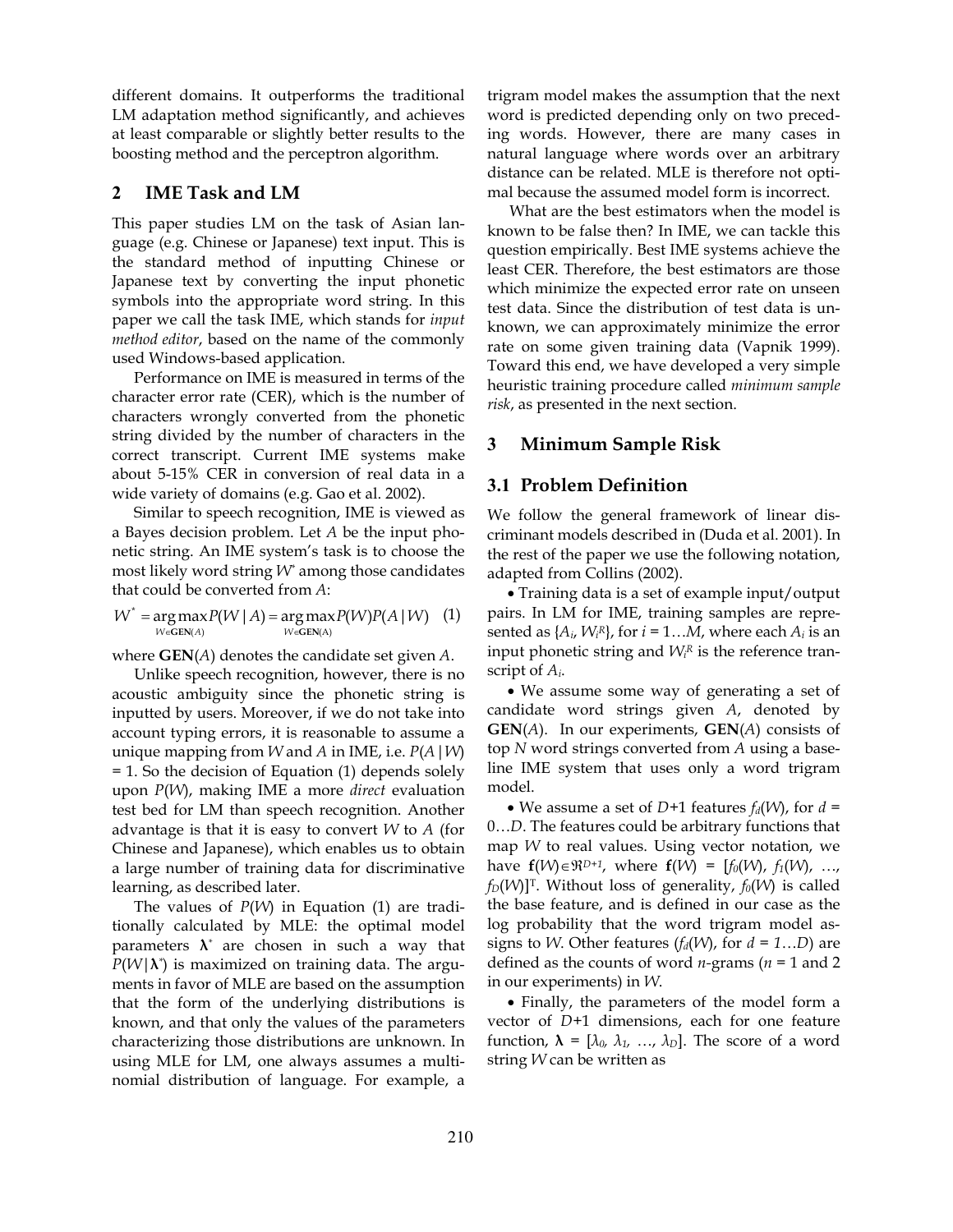$$
Score(W, \lambda) = \lambda f(W) = \sum_{d=0}^{D} \lambda_d f_d(W).
$$
 (2)

The decision rule of Equation (1) is rewritten as

$$
W^*(A, \lambda) = \underset{W \in \text{GEN}(A)}{\arg \max} Score(W, \lambda). \tag{3}
$$

Equation (3) views IME as a ranking problem, where the model gives the ranking score, not probabilities. We therefore do not evaluate the model via perplexity.

Now, assume that we can measure the number of conversion errors in *W* by comparing it with a reference transcript *WR* using an error function  $Er(WR, W)$  (i.e. the string edit distance function in our case). We call the sum of error counts over the training samples *sample risk*. Our goal is to minimize the sample risk while searching for the parameters as defined in Equation (4), hence the name *minimum sample risk* (MSR). *Wi \** in Equation (4) is determined by Equation (3),

$$
\boldsymbol{\lambda}_{MSR} \stackrel{def}{=} \arg \min_{\lambda} \sum_{i=1...M} \text{Er}(W_i^R, W_i^*(A_i, \lambda)). \tag{4}
$$

We first present the basic MSR training algorithm, and then the two improvements we made.

#### **3.2 Training Algorithm**

The MSR training algorithm is cast as a multidimensional function optimization approach (Press et al. 1992): taking the feature vector as a set of directions; the first direction (i.e. feature) is selected and the objective function (i.e. sample risk) is minimized along that direction using a *line search*; then from there along the second direction to its minimum, and so on, cycling through the whole set of directions as many times as necessary, until the objective function stops decreasing.

This simple method can work properly under two assumptions. First, there exists an implementation of line search that optimizes the function along one direction efficiently. Second, the number of candidate features is not too large, and these features are not highly correlated. However, neither of the assumptions holds in our case. First of all, Er(.) in Equation (4) is a step function of  $\lambda$ , thus cannot be optimized directly by regular gradientbased procedures – a grid search has to be used instead. However, there are problems with simple grid search: using a large grid could miss the optimal solution whereas using a fine-grained grid would lead to a very slow algorithm. Secondly, in

the case of LM, there are millions of candidate features, some of which are highly correlated. We address these issues respectively in the next two subsections.

#### **3.3 Grid Line Search**

Our implementation of a grid search is a modified version of that proposed in (Och 2003). The modifications are made to deal with the efficiency issue due to the fact that there is a very large number of features and training samples in our task, compared to only 8 features used in (Och 2003). Unlike a simple grid search where the intervals between any two adjacent grids are equal and fixed, we determine for each feature a sequence of grids with differently sized intervals, each corresponding to a different value of sample risk.

As shown in Equation (4), the loss function (i.e. sample risk) over all training samples is the sum of the loss function (i.e. Er(.)) of each training sample. Therefore, in what follows, we begin with a discussion on minimizing Er(.) of a training sample using the line search.

Let  $\lambda$  be the current model parameter vector, and *fd* be the selected feature. The line search aims to find the optimal parameter  $\lambda_d^*$  so as to minimize Er(.). For a training sample (*A*, *WR*), the score of each candidate word string *W*∈**GEN**(*A*), as in Equation (2), can be decomposed into two terms:

$$
Score(W,\lambda) = \lambda f(W) = \sum_{d'=0 \lor d' \neq d}^{D} \lambda_{d'} f_{d'}(W) + \lambda_d f_d(W),
$$

where the first term on the right hand side does not change with *λd*. Note that if several candidate word strings have the same feature value  $f_d(W)$ , their relative rank will remain the same for any  $\lambda_d$ . Since  $f_d(W)$  takes integer values in our case  $(f_d(W))$  is the count of a particular *n*-gram in *W*), we can group the candidates using  $f_d(W)$  so that candidates in each group have the same value of *fd*(*W*). In each group, we define the candidate with the highest value of

$$
\sum\nolimits_{d' = 0 \vee d' \neq d}^D \lambda_{d'} f_{d'}(W)
$$

as the *active* candidate of the group because no matter what value  $\lambda_d$  takes, only this candidate could be selected according to Equation (3).

Now, we reduce **GEN**(*A*) to a much smaller list of active candidates. We can find a set of intervals for *λd*, within each of which a particular active candidate will be selected as *W\**. We can compute the Er(.) value of that candidate as the Er(.) value for the corresponding interval. As a result, for each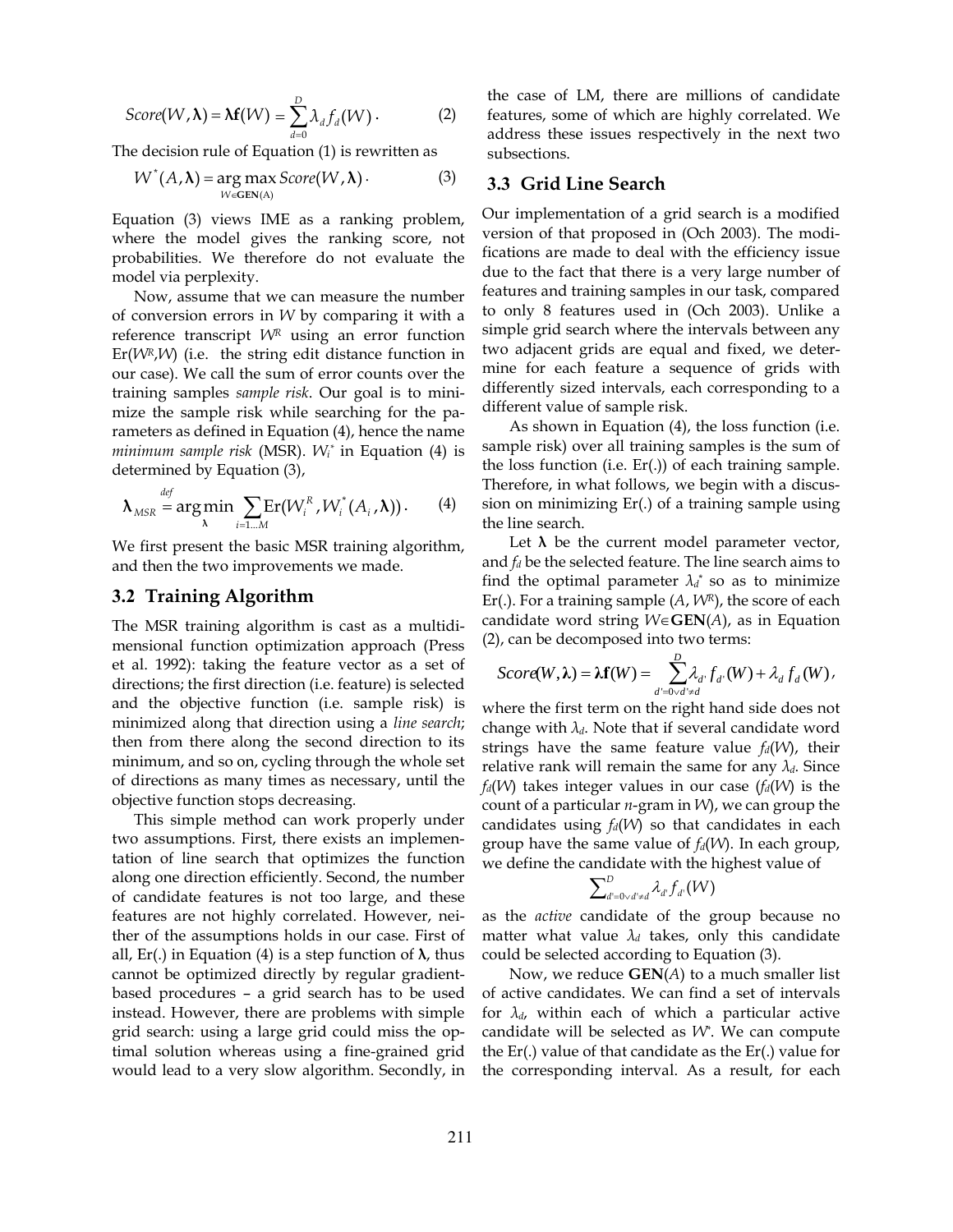training sample, we obtain a sequence of intervals and their corresponding Er(.) values. The optimal value  $\lambda_d^*$  can then be found by traversing the sequence and taking the midpoint of the interval with the lowest Er(.) value.



**Figure 1.** Examples of line search.

This process can be extended to the whole training set as follows. By merging the sequence of intervals of each training sample in the training set, we obtain a global sequence of intervals as well as their corresponding sample risk. We can then find the optimal value  $\lambda_d^*$  as well as the minimal sample risk by traversing the global interval sequence. An example is shown in Figure 1.

The line search can be unstable, however. In some cases when some of the intervals are very narrow (e.g. the interval A in Figure 1), moving the optimal value *λ<sup>d</sup>* \* slightly can lead to much larger sample risk. Intuitively, we prefer a stable solution which is also known as a robust solution (with even slightly higher sample risk, e.g. the interval B in Figure 1). Following Quirk et al. (2004), we evaluate each interval in the sequence by its corresponding *smoothed sample risk*. Let *λ* be the midpoint of an interval and  $SR(\lambda)$  be the corresponding sample risk of the interval. The smoothed sample risk of the interval is defined as

$$
\int_{\lambda-b}^{\lambda+b} \! \mathrm{SR}(\lambda) \, d\lambda
$$

where *b* is a smoothing factor whose value is determined empirically (0.06 in our experiments). As shown in Figure 1, a more stable interval B is selected according to the smoothed sample risk.

In addition to reducing **GEN**(*A*) to an active candidate list described above, the efficiency of the line search can be further improved. We find that the line search only needs to traverse a small subset of training samples because the distribution of features among training samples are very sparse. Therefore, we built an inverted index that lists for

each feature all training samples that contain it. As will be shown in Section 4.2, the line search is very efficient even for a large training set with millions of candidate features.

## **3.4 Feature Subset Selection**

This section describes our method of selecting among millions of features a small subset of highly effective features for MSR learning. Reducing the number of features is essential for two reasons: to reduce computational complexity and to ensure the generalization property of the linear model. A large number of features lead to a large number of parameters of the resulting linear model, as described in Section 3.1. For a limited number of training samples, keeping the number of features sufficiently small should lead to a simpler model that is less likely to overfit to the training data.

The first step of our feature selection algorithm treats the features *independently*. The effectiveness of a feature is measured in terms of the reduction of the sample risk on top of the base feature  $f_0$ . Formally, let SR(*f0*) be the sample risk of using the base feature only, and  $SR(f_0 + \lambda_d f_d)$  be the sample risk of using both  $f_0$  and  $f_d$  and the parameter  $\lambda_d$  that has been optimized using the line search. Then the effectiveness of *fd*, denoted by *E*(*fd*), is given by

$$
E(f_a) = \frac{SR(f_0) - SR(f_0 + \lambda_d f_a)}{\max_{f_i, i=1...D} (SR(f_0) - SR(f_0 + \lambda_i f_i))},
$$
(5)

where the denominator is a normalization term to ensure that  $E(f) \in [0, 1]$ .

The feature selection procedure can be stated as follows: The value of *E*(.) is computed according to Equation (5) for each of the candidate features. Features are then ranked in the order of descending values of *E*(.). The top *l* features are selected to form the feature vector in the linear model.

Treating features independently has the advantage of computational simplicity, but may not be effective for features with high correlation. For instance, although two features may carry rich discriminative information when treated separately, there may be very little gain if they are combined in a feature vector, because of the high correlation between them. Therefore, in what follows, we describe a technique of incorporating correlation information in the feature selection criterion.

Let  $x_{md}$ ,  $m = 1...M$  and  $d = 1...D$ , be a Boolean value:  $x_{md}$  = 1 if the sample risk reduction of using the *d-*th feature on the *m*-th training sample, com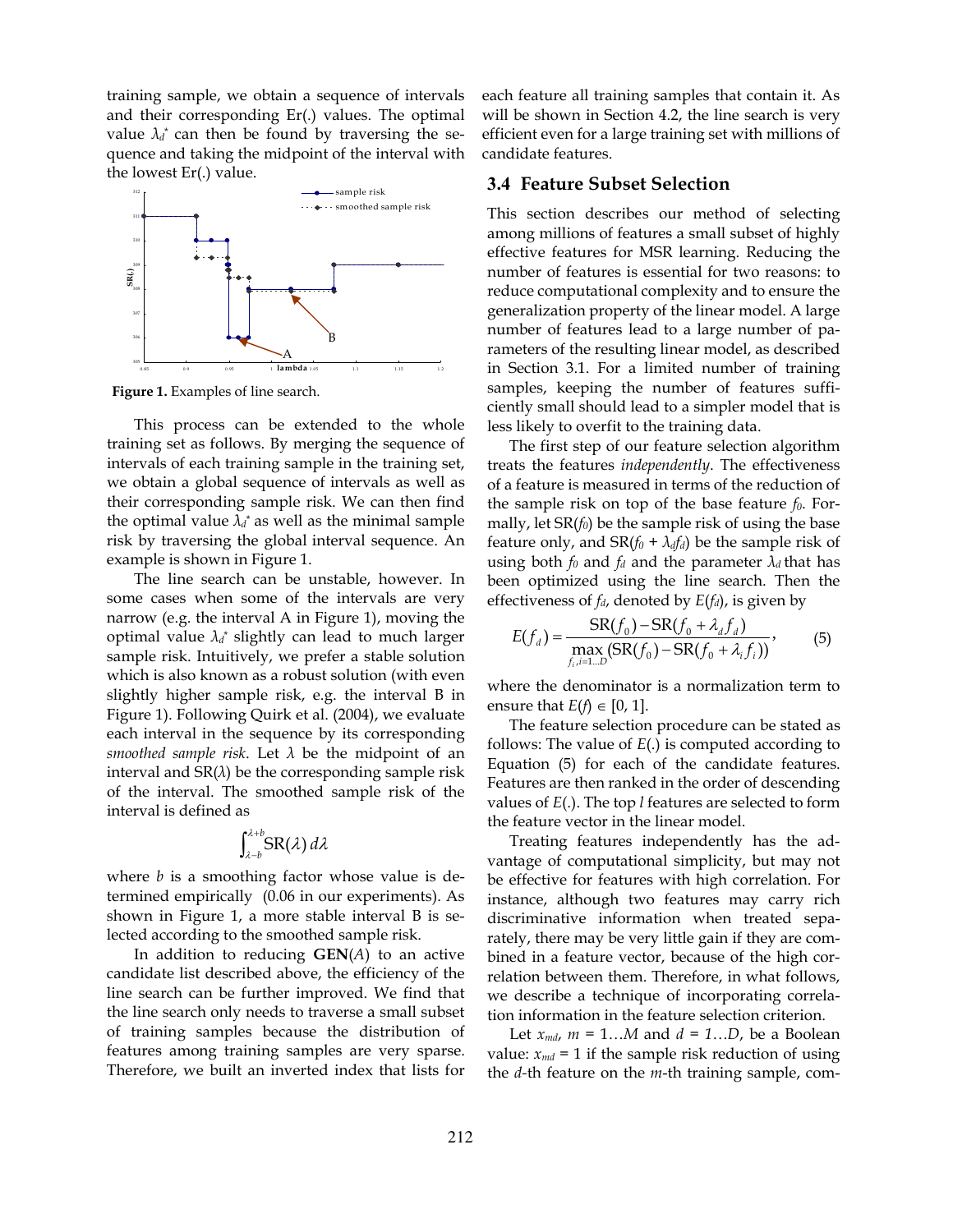puted by Equation (5), is larger than zero, and 0 otherwise. The cross correlation coefficient between two features *fi* and *fj* is estimated as

$$
C(i,j) = \frac{\sum_{m=1}^{M} x_{mi} x_{mj}}{\sqrt{\sum_{m=1}^{M} x_{mi}^2 \sum_{m=1}^{M} x_{mj}^2}}.
$$
 (6)

It can be shown that  $C(i, j) \in [0, 1]$ . Now, similar to (Theodoridis and Koutroumbas 2003), the feature selection procedure consists of the following steps, where *fi* denotes any selected feature and *fj* denotes any candidate feature to be selected.

**Step 1.** For each of the candidate features (*fd*, for *d =*  1*…D*), compute the value of *E*(*f*) according to Equation (5). Rank them in a descending order and choose the one with the highest *E*(.) value. Let us denote this feature as *f1*.

**Step 2.** To select the second feature, compute the cross correlation coefficient between the selected feature *f1* and each of the remaining *M*-1 features, according to Equation (6).

**Step 3.** Select the second feature *f* according to

$$
j^* = \arg \max_{j=2...D} \{ \alpha E(f_j) - (1-\alpha)C(1,j) \}
$$

where  $\alpha$  is the weight that determines the relative importance we give to the two terms. The value of  $\alpha$  is optimized on held-out data (0.8 in our experiments). This means that for the selection of the second feature, we take into account not only its impact of reducing the sample risk but also the correlation with the previously selected feature. It is expected that choosing features with less correlation gives better sample risk minimization.

**Step 4.** Select *k*-th features,  $k = 3...K$ , according to

$$
j^* = \arg \max_{j} \left\{ \alpha E(f_j) - \frac{1 - \alpha}{k - 1} \sum_{i=1}^{k-1} C(i, j) \right\}
$$
 (7)

That is, we select the next feature by taking into account its average correlation with all previously selected features. The optimal number of features, *l*, is determined on held-out data.

Similarly to the case of line search, we need to deal with the efficiency issue in the feature selection method. As shown in Equation (7), the estimates of *E*(.) and *C*(.) need to be computed. Let *D* and  $K$  ( $K \leq D$ ) be the number of all candidate features and the number of features in the resulting model, respectively. According to the feature selection method described above, we need to estimate *E*(.) for each of the *D* candidate features only once in Step 1. This is not very costly due to the

efficiency of our line search algorithm. Unlike the case of *E*(.), O(*K*×*D*) estimates of *C*(.) are required in Step 4. This is computationally expensive even for a medium-sized *K*. Therefore, every time a new feature is selected (in Step 4), we only estimate the value of *C*(.) between each of the selected features and each of the top *N* remaining features with the highest value of *E*(.). This reduces the number of estimates of *C*(.) to O(*K*×*N*). In our experiments we set *N* = 1000, much smaller than *D*. This reduces the computational cost significantly without producing any noticeable quality loss in the resulting model.

The MSR algorithm used in our experiments is summarized in Figure 2. It consists of feature selection (line 2) and optimization (lines 3 - 5) steps.

- 1 Set  $\lambda_0 = 1$  and  $\lambda_d = 0$  for  $d=1...D$
- 2 Rank all features and select the top *K* features, using the feature selection method described in Section 3.4 3 For *t* = *1*…*T* (T= total number of iterations)
- 
- 4 For each *k* = 1…*K*
- Update the parameter of  $f_k$  using line search. **Figure 2**: The MSR algorithm

#### **4 Evaluation**

#### **4.1 Settings**

We evaluated MSR on the task of Japanese IME. Two newspaper corpora are used as training and test data: Nikkei and Yomiuri Newspapers. Both corpora have been pre-word-segmented using a lexicon containing 167,107 entries. A 5,000-sentence subset of the Yomiuri Newspaper corpus was used as held-out data (e.g. to determine learning rate, number of iterations and features etc.). We tested our models on another 5,000-sentence subset of the Yomiuri Newspaper corpus.

We used an 80,000-sentence subset of the Nikkei Newspaper corpus as the training set. For each A, we produced a word lattice using the baseline system described in (Gao et al. 2002), which uses a word trigram model trained via MLE on anther 400,000-sentence subset of the Nikkei Newspaper corpus. The two subsets do not overlap so as to simulate the case where unseen phonetic symbol strings are converted by the baseline system. For efficiency, we kept for each training sample the best 20 hypotheses in its candidate conversion set **GEN**(*A*) for discriminative training. The oracle best hypothesis, which gives the minimum number of errors, was used as the reference transcript of *A*.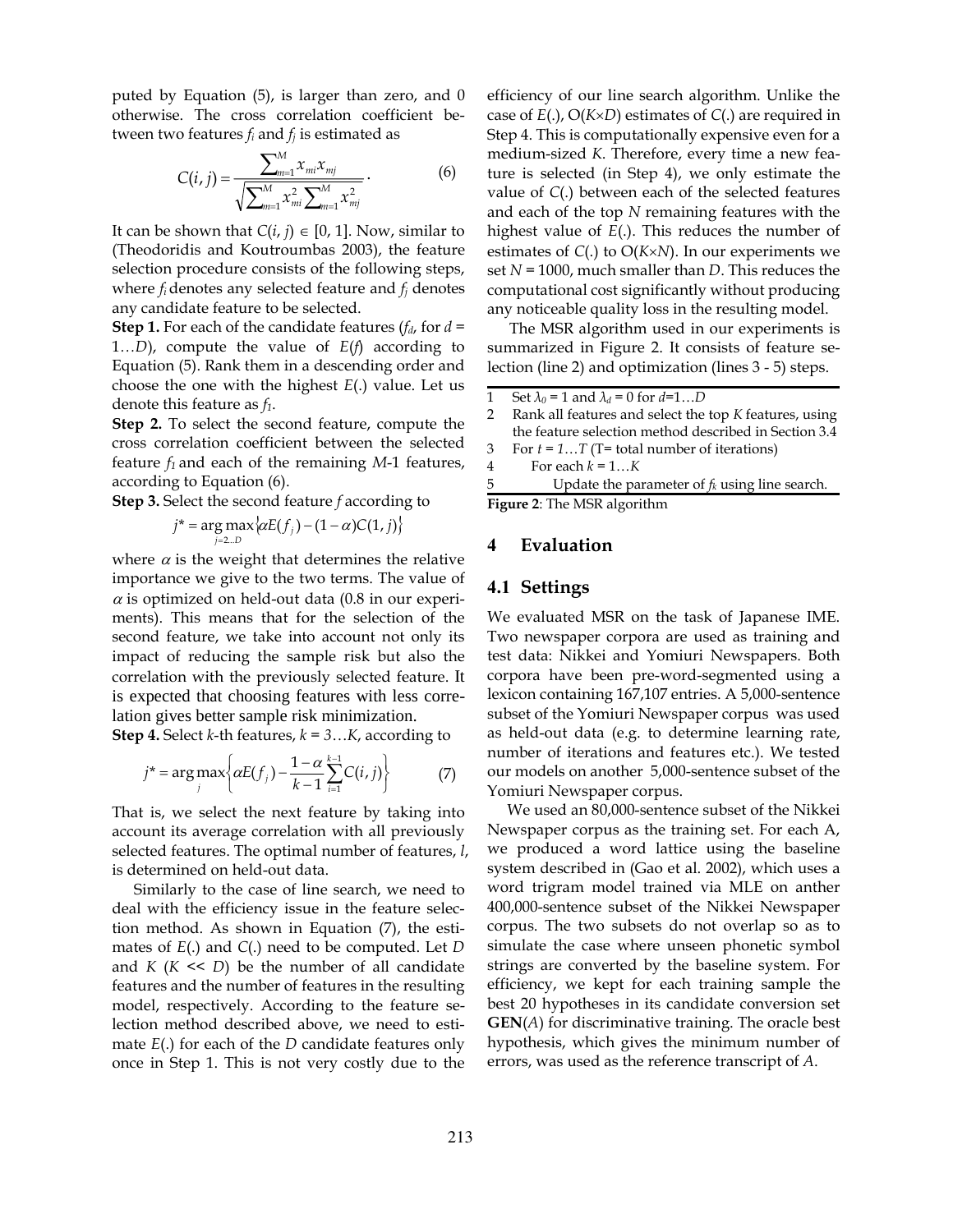| <b>MLE</b><br>3.70<br>--<br>2.95<br>20.9<br>$MSR(K=2000)$<br>2.<br><b>Boosting</b><br>18.0<br>3.06<br>3. | Model      | CER $(%)$ | % over MLE |
|----------------------------------------------------------------------------------------------------------|------------|-----------|------------|
|                                                                                                          |            |           |            |
|                                                                                                          |            |           |            |
|                                                                                                          |            |           |            |
|                                                                                                          | Perceptron | 3.07      | 17.8       |

**Table 1**. Comparison of CER results.

## **4.2 Results**

We used unigrams and bigrams that occurred more than once in the training set as features. We did not use trigram features because they did not result in a significant improvement in our pilot study. The total number of candidate features we used was around 860,000.

Our main experimental results are shown in Table 1. Row 1 is our baseline result using the word trigram model. Notice that the result is much better than the state-of-the-art performance currently available in the marketplace (e.g. Gao et al. 2002), presumably due to the large amount of training data we used, and to the similarity between the training and the test data. Row 2 is the result of the model trained using the MSR algorithm described in Section 3. We also compared the MSR algorithm to two of the state-of-the-art discriminative training methods: **Boosting** in Row 3 is an implementation of the improved algorithm for the boosting loss function proposed in (Collins 2000), and **Perceptron** in Row 4 is an implementation of the averaged perceptron algorithm described in (Collins 2002).

We see that all discriminative training methods outperform MLE significantly (*p*-value < 0.01). In particular, MSR outperforms MLE by more than 20% CER reduction. Notice that we used only unigram and bigram features that have been included in the baseline trigram model, so the improvement is solely attributed to the high performance of MSR. We also find that MSR outperforms the perceptron and boosting methods by a small but statistically significant margin.

The MSR algorithm is also very efficient: using a subset of 20,000 features, it takes less than 20 minutes to converge on an XEON(TM) MP 1.90GHz machine. It is as efficient as the perceptron algorithm and slightly faster than the boosting method.

### **4.3 Robustness Issues**

Most theorems that justify the robustness of discriminative training algorithms concern two questions. First, is there a guarantee that a given algorithm converges even if the training samples are not linearly separable? This is called the *convergence* problem. Second, how well is the training error reduction preserved when the algorithm is applied to unseen test samples? This is called the *generalization* problem. Though we currently cannot give a theoretical justification, we present empirical evidence here for the robustness of the MSR approach.

As Vapnik (1999) pointed out, the most robust linear models are the ones that achieve the least training errors with the least number of features. Therefore, the robustness of the MSR algorithm are mainly affected by the feature selection method. To verify this, we created four different subsets of features using different settings of the feature selection method described in Section 3.4. We selected different numbers of features (i.e. 500 and 2000) with and without taking into account the correlation between features (i.e.  $\alpha$  in Equation (7) is set to 0.8 and 1, respectively). For each of the four feature subsets, we used the MSR algorithm to generate a set of models. The CER curves of these models on training and test data sets are shown in Figures 3 and 4, respectively.



**Figure 3.** Training error curves of the MSR algorithm



**Figure 4.** Test error curves of the MSR algorithm

The results reveal several facts. First, the convergence properties of MSR are shown in Figure 3 where in all cases, training errors drop consistently with more iterations. Secondly, as expected, using more features leads to overfitting, For example, MSR( $\alpha$  =1)-2000 makes fewer errors than MSR( $\alpha$ =1)-500 on training data but more errors on test data. Finally, taking into account the correlation between features (e.g.  $\alpha$  = 0.8 in Equation (7)) re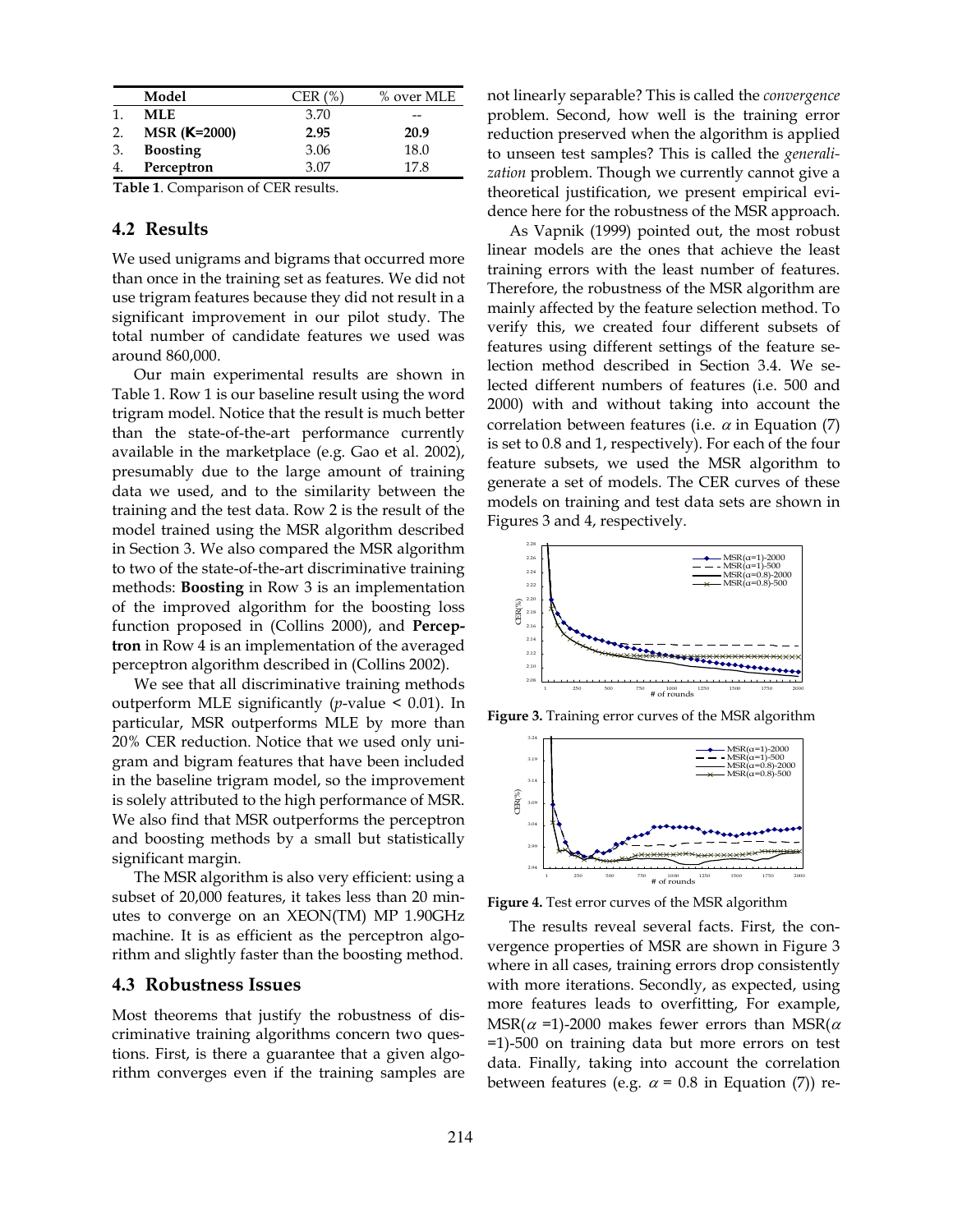sults in a better subset of features that lead to not only fewer training errors, as shown in Figure 3, but also better generalization properties (fewer test errors), as shown in Figure 4.

## **4.4 Domain Adaptation Results**

Though MSR achieves impressive performance in CER reduction over the comparison methods, as described in Section 4.2, the experiments are all performed using newspaper text for both training and testing, which is not a realistic scenario if we are to deploy the model in an application. This section reports the results of additional experiments in which we adapt a model trained on one domain to a different domain, i.e., in a so-called cross-domain LM adaptation paradigm. See (Suzuki and Gao 2005) for a detailed report.

The data sets we used stem from five distinct sources of text. The Nikkei newspaper corpus described in Section 4.1 was used as the background domain, on which the word trigram model was trained. We used four adaptation domains: Yomiuri (newspaper corpus), TuneUp (balanced corpus containing newspapers and other sources of text), Encarta (encyclopedia) and Shincho (collection of novels). For each of the four domains, we used an 72,000-sentence subset as adaptation training data, a 5,000-sentence subset as held-out data and another 5,000-sentence subset as test data. Similarly, all corpora have been word-segmented, and we kept for each training sample, in the four adaptation domains, the best 20 hypotheses in its candidate conversion set for discriminative training.

We compared MSR with three other LM adaptation methods:

**Baseline** is the background word trigram model, as described in Section 4.1.

**MAP** (maximum a *posteriori*) is a traditional LM adaptation method where the parameters of the background model are adjusted in such a way that maximizes the likelihood of the adaptation data. Our implementation takes the form of linear interpolation as  $P(w_i|h) = \lambda P_b(w_i|h) + (1-\lambda)P_a(w_i|h)$ , where  $P_b$  is the probability of the background model, *Pa* is the probability trained on adaptation data using MLE and the history *h* corresponds to two preceding words (i.e.  $P_b$  and  $P_a$  are trigram probabilities).  $\lambda$  is the interpolation weight optimized on held-out data.

**Perceptron**, **Boosting** and **MSR** are the three discriminative methods described in the previous sections. For each of them, the base feature was

| Model           | Yomiuri | TuneUp | Encarta | Shincho |
|-----------------|---------|--------|---------|---------|
| <b>Baseline</b> | 3.70    | 5.81   | 10.24   | 12.18   |
| <b>MAP</b>      | 3.69    | 5.47   | 7.98    | 10.76   |
| <b>MSR</b>      | 2.73    | 5.15   | 7.40    | 10.16   |
| <b>Boosting</b> | 2.78    | 5.33   | 7.53    | 10.25   |
| Perceptron      | 2.78    | 5.20   | 7.44    | 10.18   |

**Table 2**. CER(%) results on four adaptation test sets .

derived from the word trigram model trained on the background data, and other *n*-gram features (i.e.  $f_d$ ,  $d = 1...D$  in Equation (2)) were trained on adaptation data. That is, the parameters of the background model are adjusted in such a way that minimizes the errors on adaptation data made by background model.

Results are summarized in Table 2. First of all, in all four adaptation domains, discriminative methods outperform MAP significantly. Secondly, the improvement margins of discriminative methods over MAP correspond to the similarities between background domain and adaptation domains. When the two domains are very similar to the background domain (such as Yomiuri), discriminative methods outperform MAP by a large margin. However, the margin is smaller when the two domains are substantially different (such as Encarta and Shincho). The phenomenon is attributed to the underlying difference between the two adaptation methods: MAP aims to improve the likelihood of a distribution, so if the adaptation domain is very similar to the background domain, the difference between the two underlying distributions is so small that MAP cannot adjust the model effectively. However, discriminative methods do not have this limitation for they aim to reduce errors directly. Finally, we find that in most adaptation test sets, MSR achieves slightly better CER results than the two competing discriminative methods. Specifically, the improvements of MSR are statistically significant over the boosting method in three out of four domains, and over the perceptron algorithm in the Yomiuri domain. The results demonstrate again that MSR is robust.

# **5 Related Work**

Discriminative models have recently been proved to be more effective than generative models in some NLP tasks, e.g., parsing (Collins 2000), POS tagging (Collins 2002) and LM for speech recognition (Roark et al. 2004). In particular, the linear models, though simple and non-probabilistic in nature, are preferred to their probabilistic coun